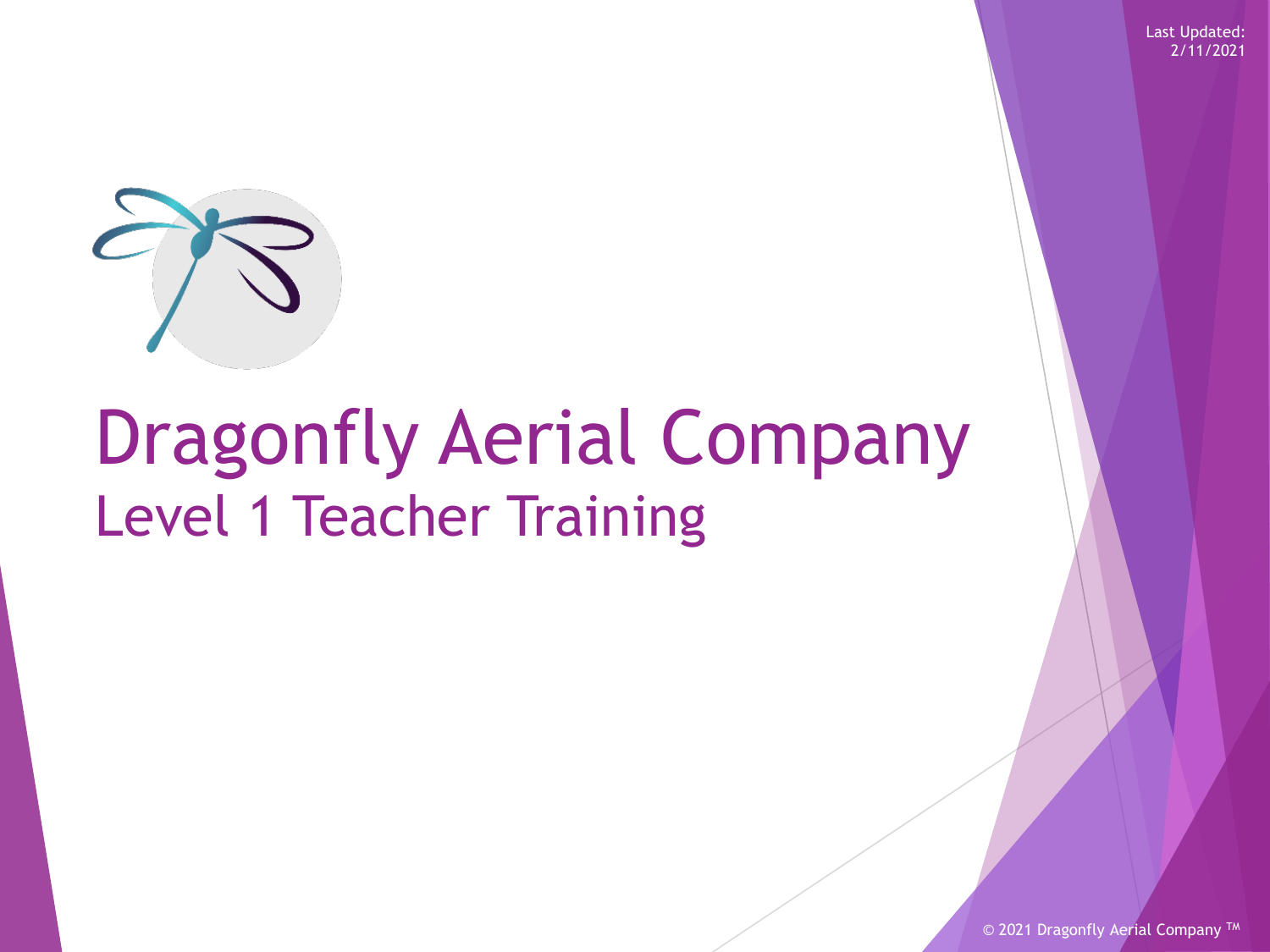### Session 2 Last Updated:

### **Introductions**

- Name
- What you remember most from last week?
- What you remember the least about from last week?

### **Agenda**

- **Review**
- Planes of Motion
- Forces on the Body
- **Spotting**
- Warm Up by Joy
- Review: Climbing & Foot Locks
- Focus: Inverting (Knot & Wrist Locks), Hip Keys, and Double Foot Locks
- Skills catch up in Lessons 3-4
- Skills in Lessons 5-8
- Cool Down by Bela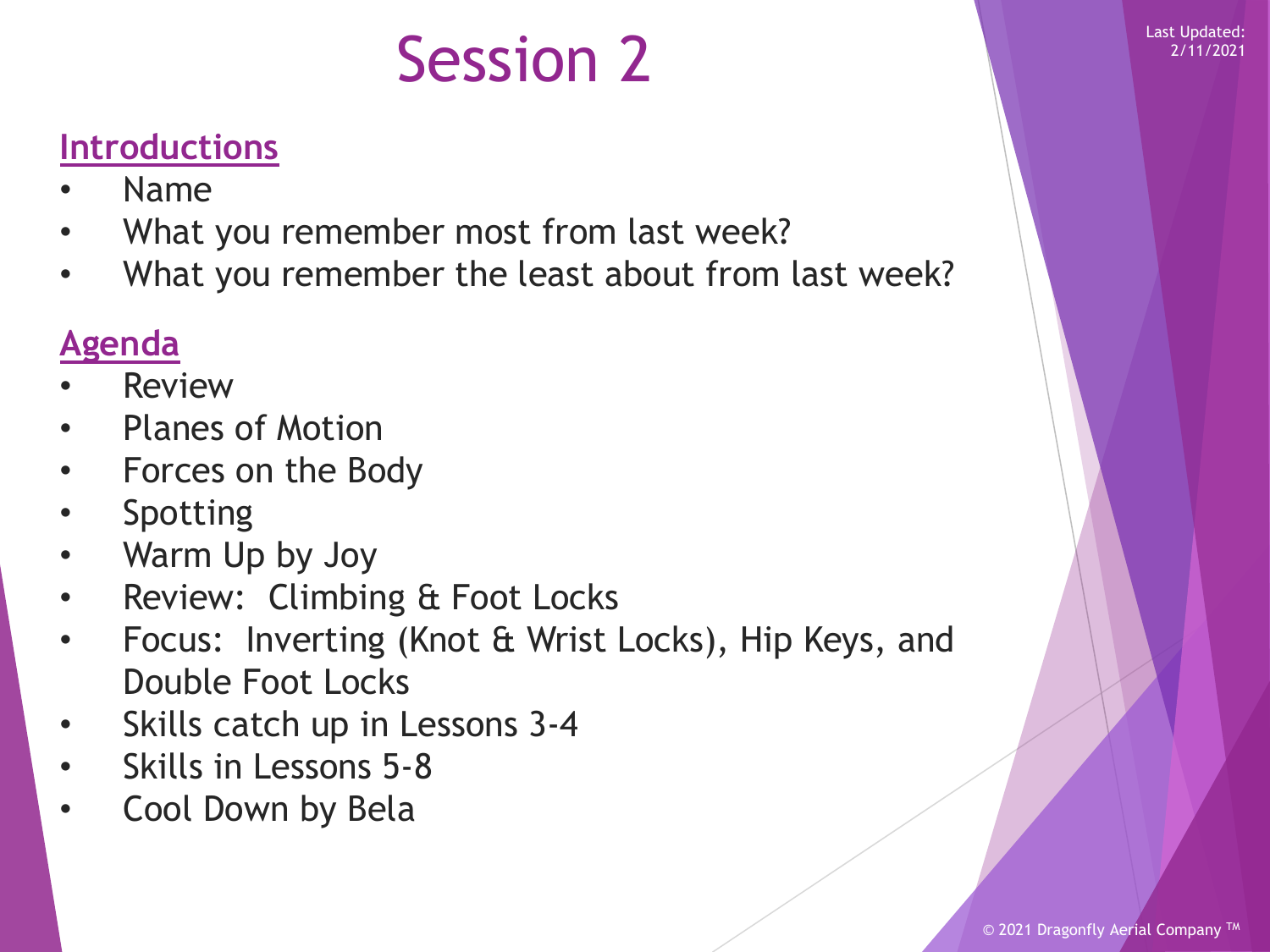### Session 1 Review Quiz New Prince New York 1 2/11/2021

#### **True & False:**

- 1. You must have developed all the core competencies before you begin teaching a class.
- 2. The training area is for registered students only.
- 3. It is optional to be considered a professional after you begin teaching.
- 4. Part of warming up should include preparing the body for the required range of motion for the skills in the lesson.
- 5. Class performance during warm up should be used to modify the lesson plan as needed.
- 6. It is required to teach all of the skills listed in the lesson plan for that day.
- 7. It is required to teach climbing on the first day.
- 8. The four aspects of cool down are reducing heart/breathing rate, cooling body temperature, stretching, and calming the nervous system.
- 9. Meditation can be utilized during cool down.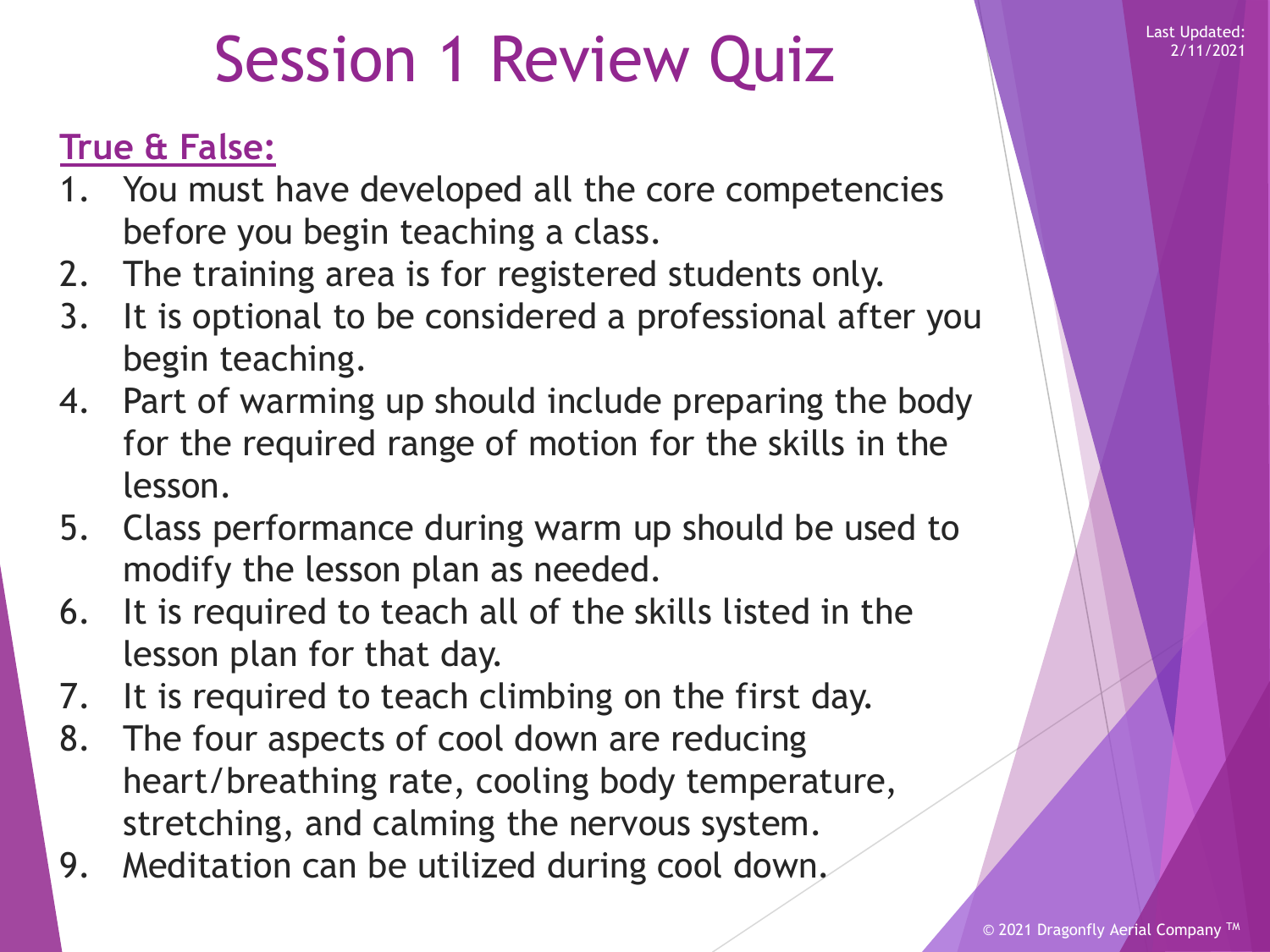## Session 1 Review Quiz **Review Session 1 Review Auril** Last Updated:

#### **Multiple Choice**

- 1. Using a plank in warm up is an example of which type of muscle fiber activation:
	- A. Fast Twitch B. Slow Twitch
- 2. Which of the following was NOT listed core competency for an instructor:
	- A. Class Management B. Instruction
	- C. Performing D. Collaboration
- 
- 3. Which core competency was compared to being like eyebrows?
	- A. Safety & Rigging B. Technique
- - C. Creativity **D. Anatomy**
- 4. A Basic Stand can be used as a pre-assessment for which skill:
	- A. Russian Climb B. Wrist Lock
	-
- 
- C. Tucks in a Knot **D.** None of the above
- 5. In a Back Stag, how many poles and tails are there?
	-
	- A. One pole, one tail B. Two poles, one tail
	- C. One pole, two tails D. Two poles, two tails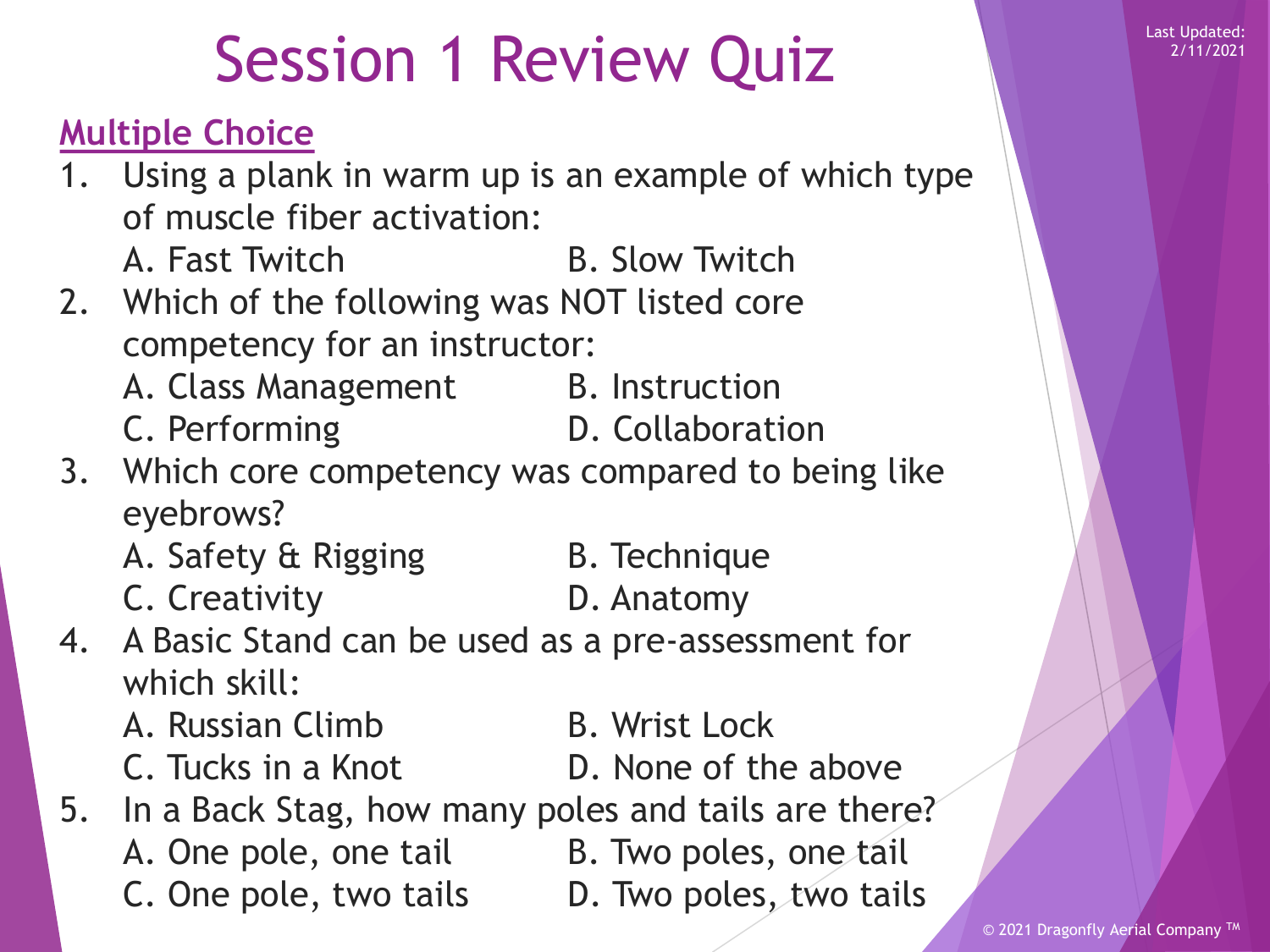# Understanding Movement

### **THREE PLANES OF MOTION**



**Transverse** 



Frontal

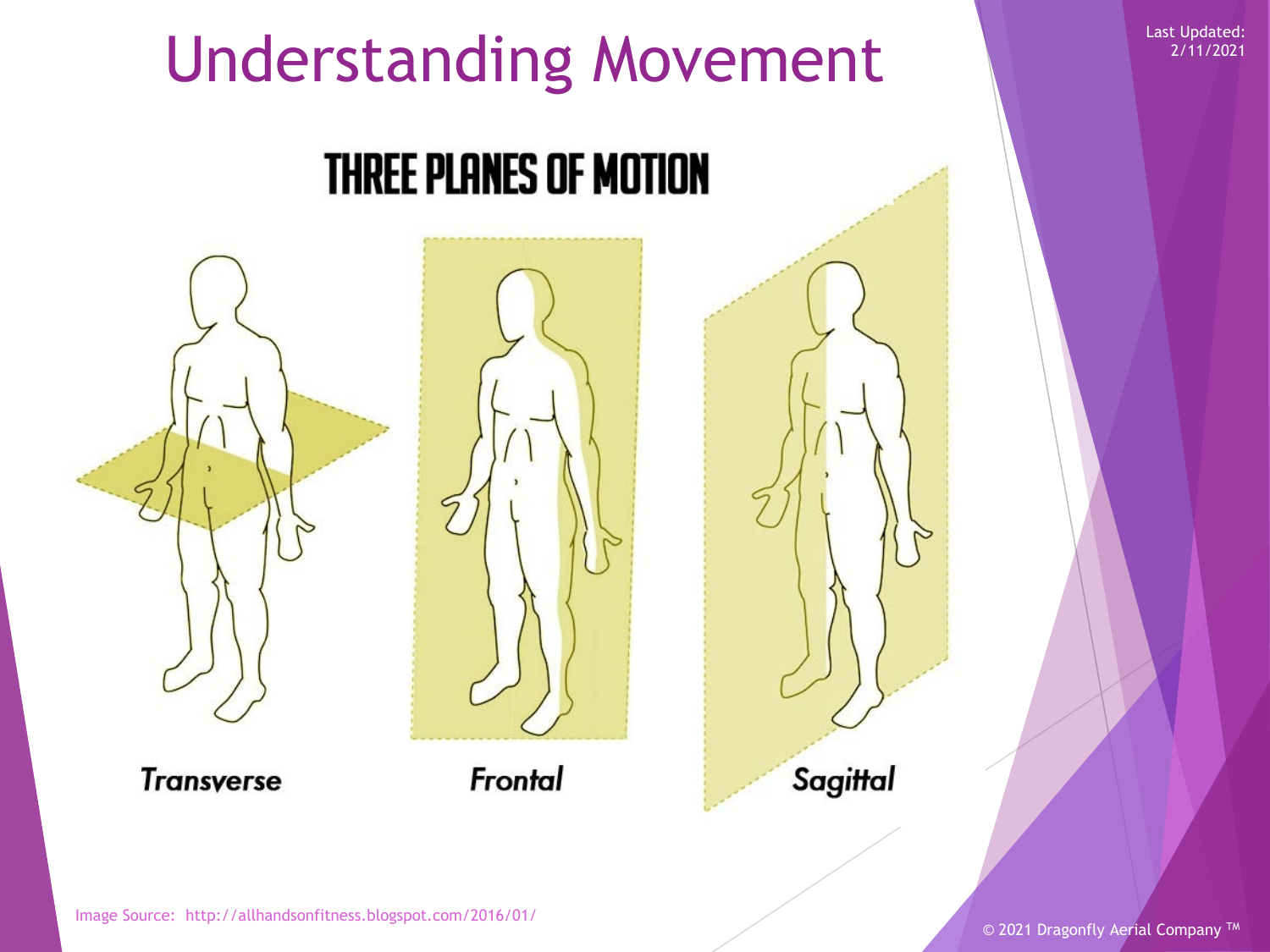### Understanding Movement

#### **Laban Bartenieff Terminology**

- Transverse = Table Plane
- Frontal = Door Plane
- Sagittal = Wheel Plane

### **Applying this Information:**

- Use planes of motion to help prepare students during warm up for the skills that will be taught during class.
- Helps instructor provide additional clarification on how to move certain joints to achieve success.
- Knowing what plane of movement a skill occurs in will help you understand where to be and how to best spot the student in the skill.
- Knowing the movement patterns will also help an instructor understand the forces on the body that movement creates.
- What skills do you know in each plane?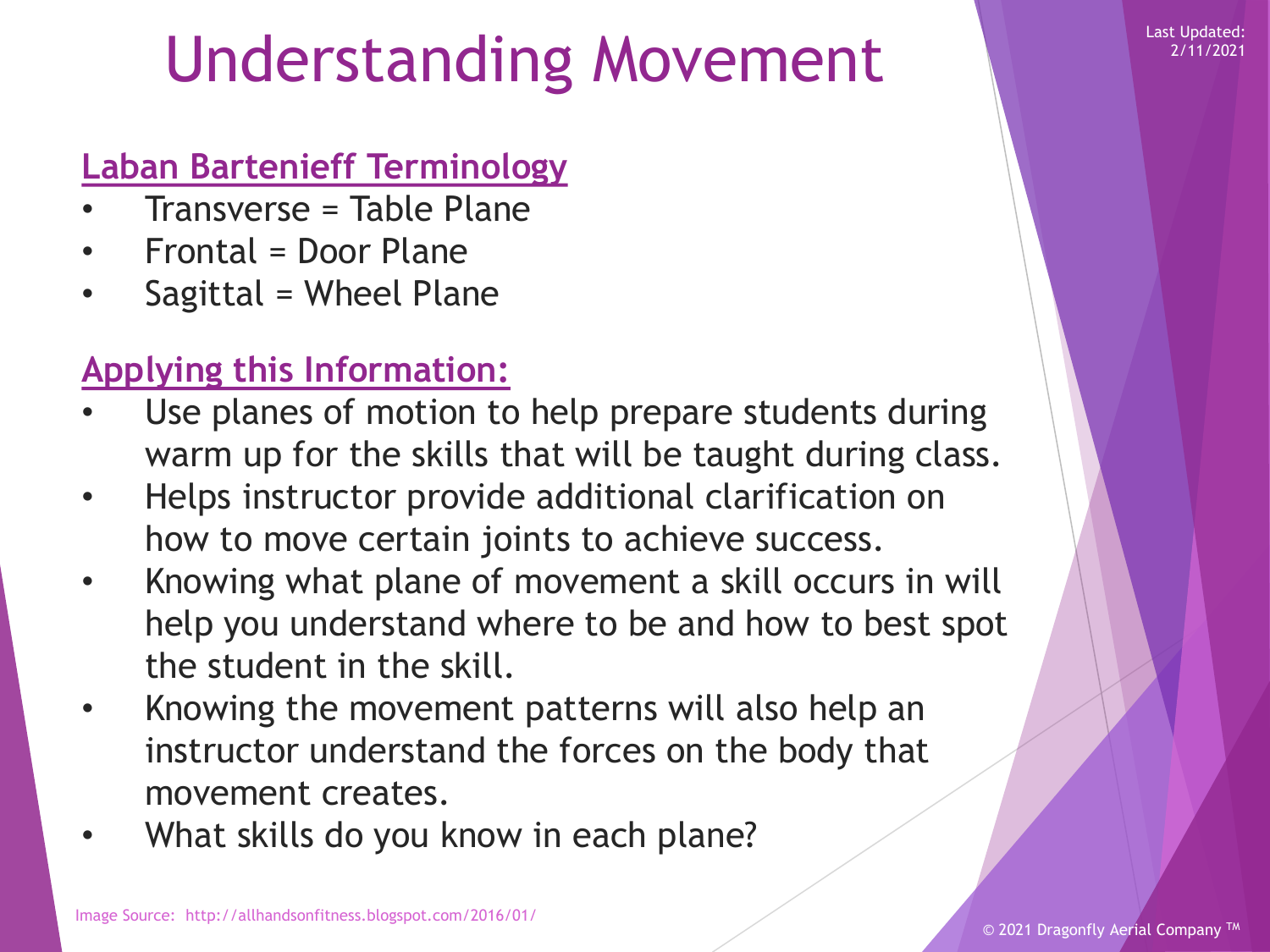### Forces on the Body Elast Updated:

*"For every action, there is an equal and opposite reaction."* -Newton's 3rd Law of Motion

#### **Fundamental Forces**



#### **Applying this Information:**

- Joints not appropriately prepared for these forces are likely to experience injury.
- Listen to how your students talk about their discomfort in class, this can be an indication of poor form creating force on a joint that needs correction.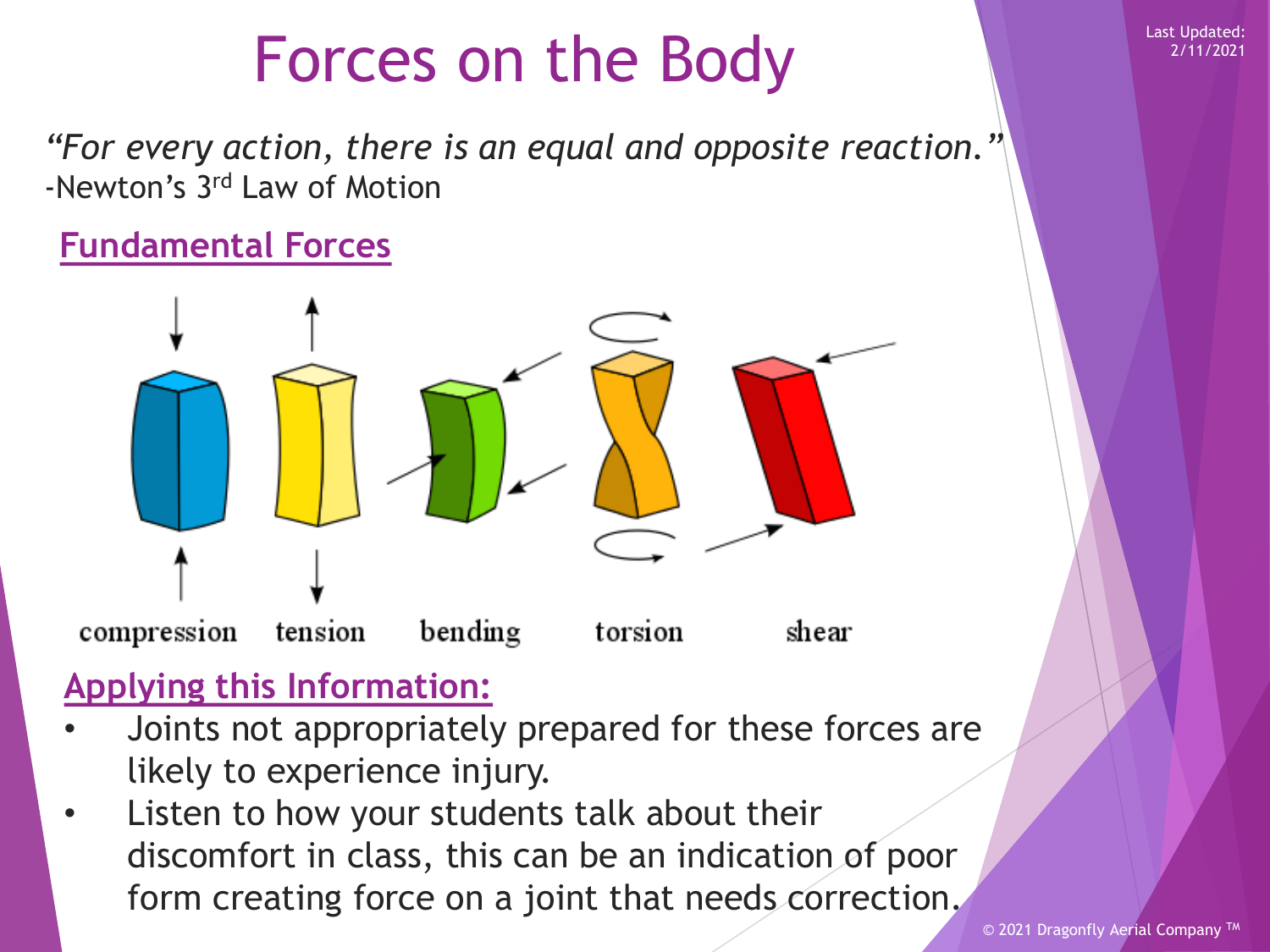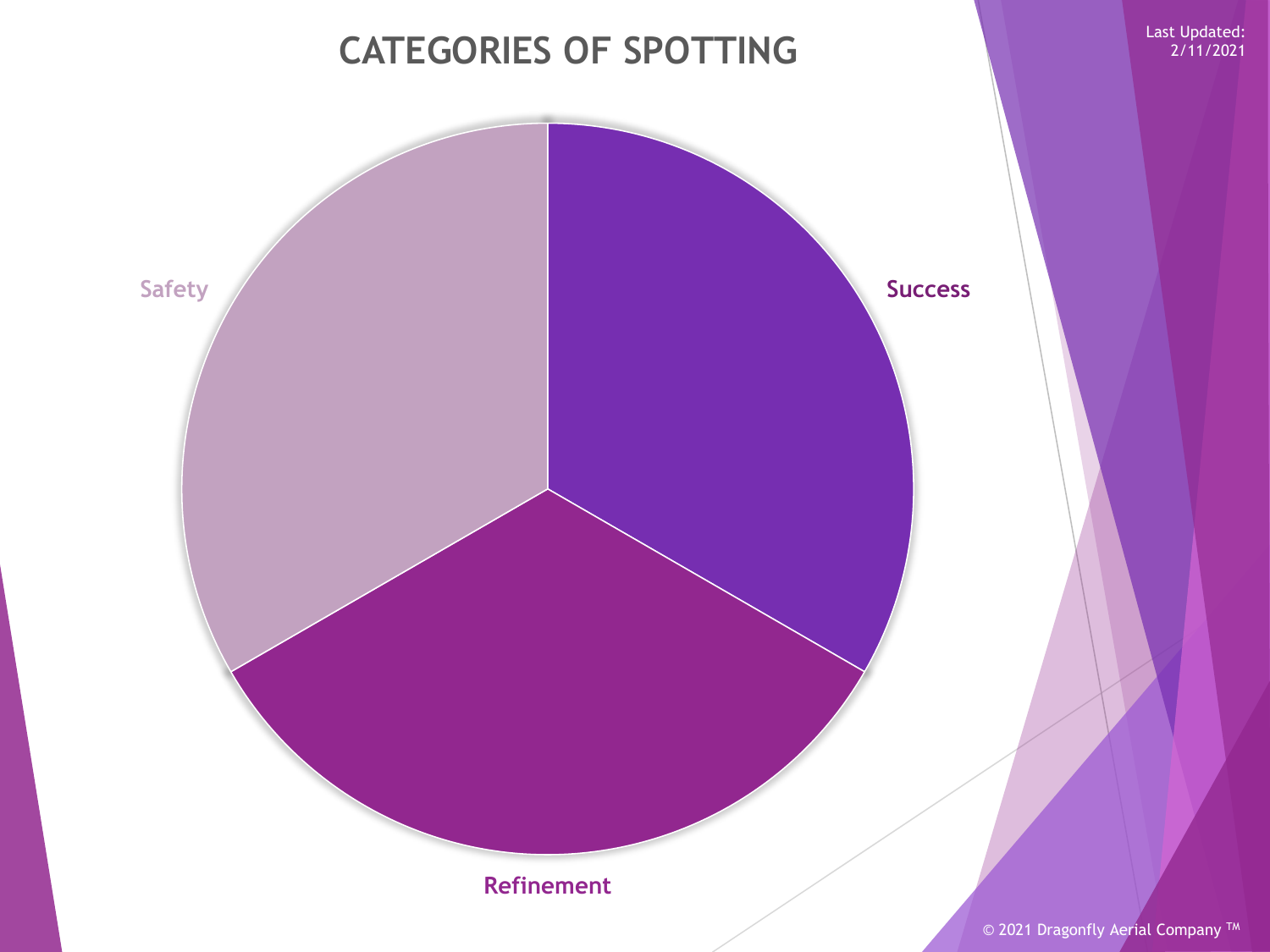## Spotting for Safety

#### **Category Characteristics:**

- Scariest category to deal with as an instructor.
- Students are unable to complete or successfully exit a skill and require assistance safely returning to the ground.
- Primary focus is for the instructor to protect the head and neck all the way to the ground.
- This is the category where catastrophic falls can occur.
- Do NOT be a hero and attempt to catch a falling person, you are not a crash mat.
- Instructors need to be able to handle the emergency and not become a part of it.
- This category is why crash mats and lower out rigging an important element of studio safety.
- The best way to minimize situations where this is necessary is through good CLASSROOM MANAGEMENT!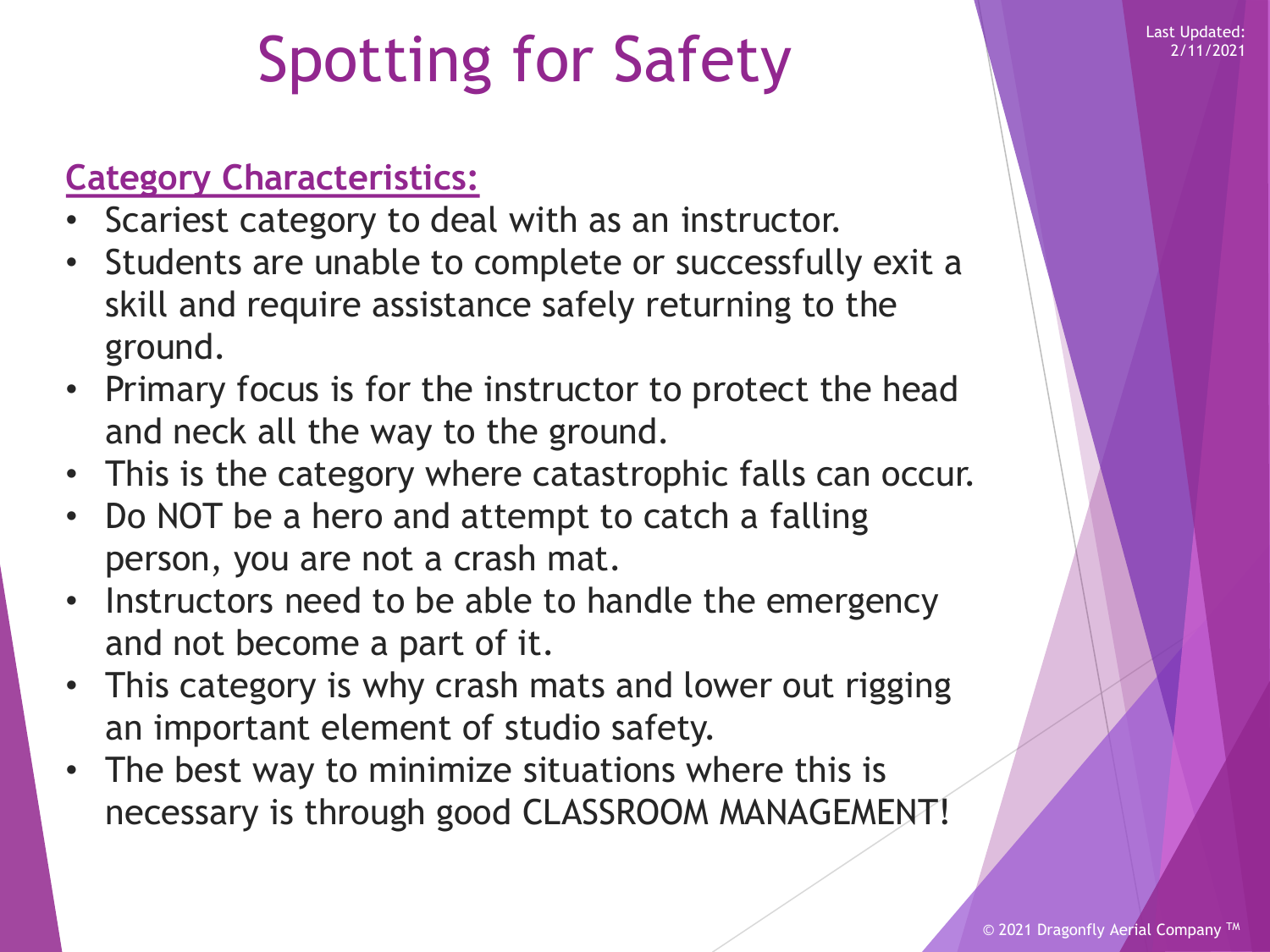### Classroom Management Tips

**1. Control Working Height**

Provide clear instruction on working a skill for a lower height until cleared

- **2. Provide Appropriate Progressions** Ensure skills have progressions to ensure student readiness
- **3. Manage Aerial Points**

Select which points are going to be dropping and the others must wait

**4. Teach Safest Exit First**

Students need to know how to exit the skill safely before they need to do it fancy

**5. Communication Check**

Create a moment for a verbal check in or pass off point and that students observe it

**6. Watch for Fatigue**

Advanced students can still get tired even if they have done a skill many times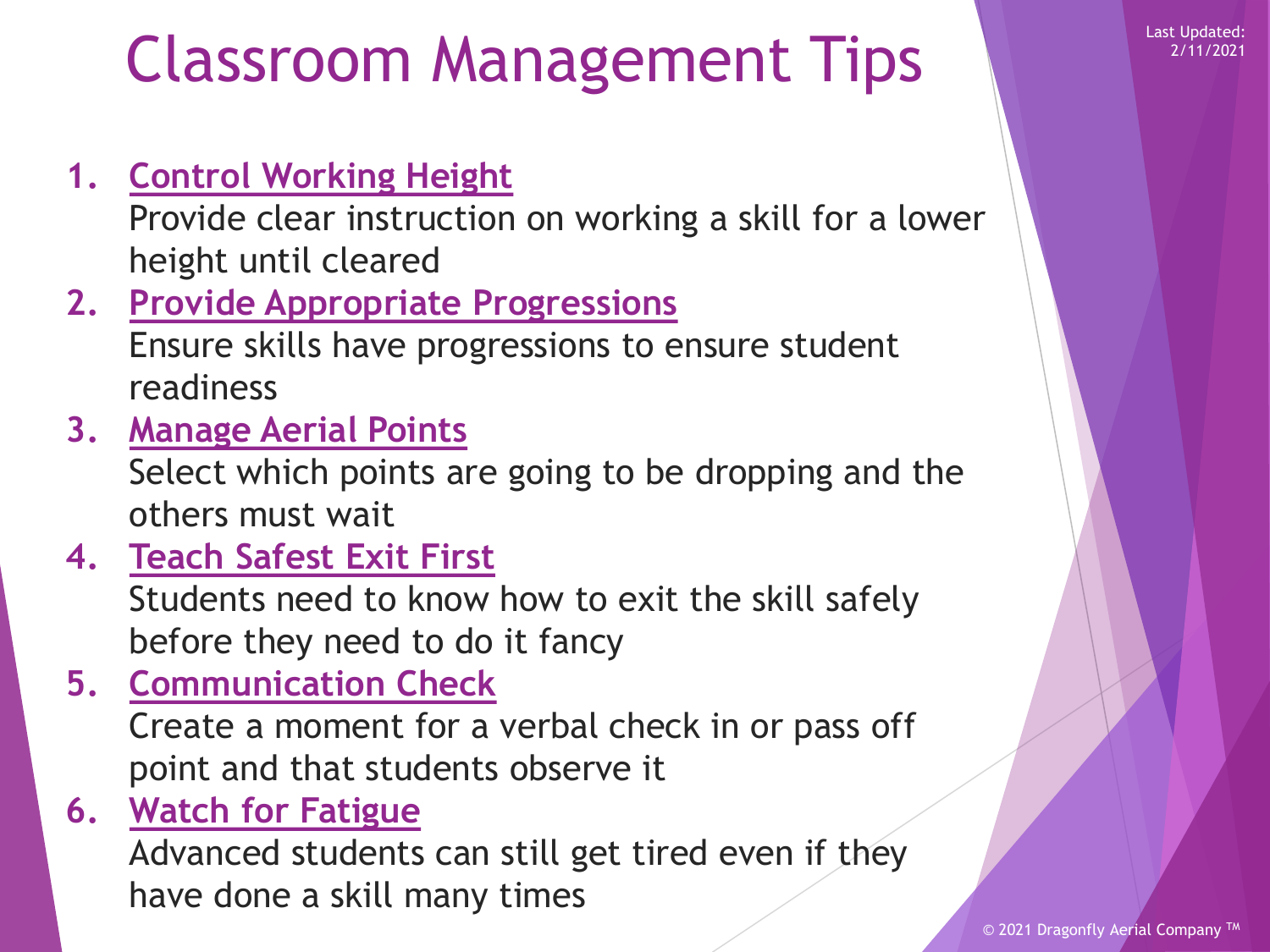## Spotting for Success

#### **Category Characteristics:**

- Instructor bridging the strength gap to help a student successfully complete the present skill or progression.
- Acquire permission to spot, but do not allow students to continue without a spot if unsafe.
- Protect yourself as an instructor with appropriate stance for taking on more weight.
- Do not try to lift the full body weight of a student, be sure to provide appropriate progressions for the student to feel successful and to protect your back.
- Use the arms to provide varying levels of support: cradle, forklift, palms, and fingertips.
- Students might need mental or emotional comfort during this stage of skill learning and spotting.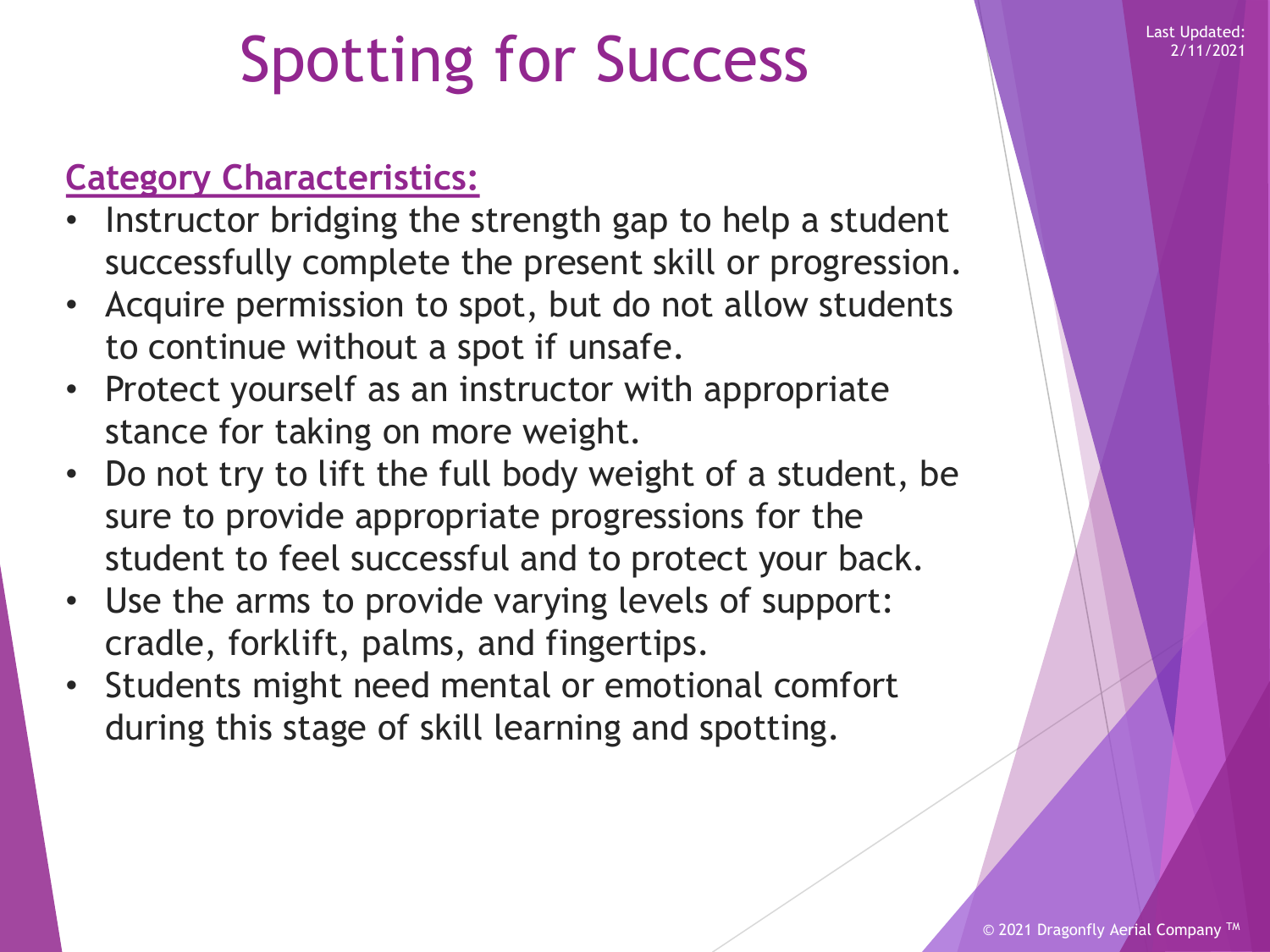### Success Spotting Tips

#### **1. Watch Your Hands!**

Avoid the "bathing suit" area as much as possible. Generally, bones are a better landmark for spotting than soft tissue is.

### **2. Get Out of the Way!**

Make sure that how you are spotting is not inhibiting the movement pathway of the skill. You need to be close enough to control the student, but not in the way of where the student needs to move.

#### **3. Be Reassuring!**

Students that feel nervous or uncertain might need a spot with more contact to feel safe. A nice wide palm applying firm pressure conveys more spotting support than a hovering touch.

**4. Keep the Apparatus Still!**

Keeping one hand on the apparatus and one on the student is sometimes better than having both hands on the aerialist.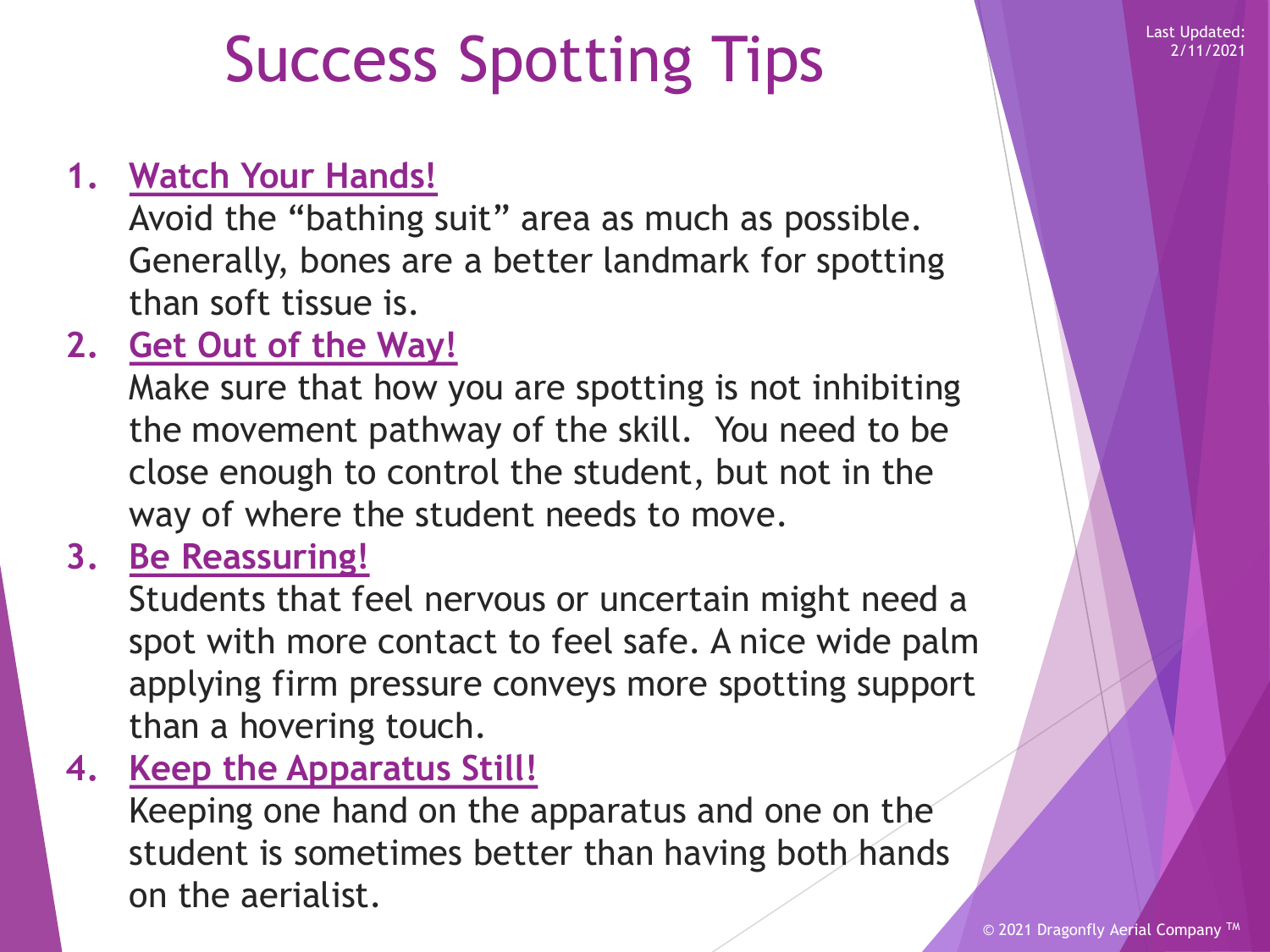Last Updated: 2/11/2021

## Spotting for Refinement

### **Category Characteristics:**

- Spotting to adjust the shape, line, form, or engagement happening in a skill.
- Least physically involved category and can be done through verbal cueing a lot of the time.

## Refinement Spotting Tips

### **1. Use Specific Cues**

When upside down, the frame of reference for vague verbal cues can be different from student to student. Choose cues that reference something that is fixed.

**2. Mold the Student**

Gently move the body or cue into the desired position and instruct them to hold it on their own.

**3. Use Activation to Fix Lines**

Use pressure in one direction and instruct the student to resist you to activate the chain of muscles for the problem area.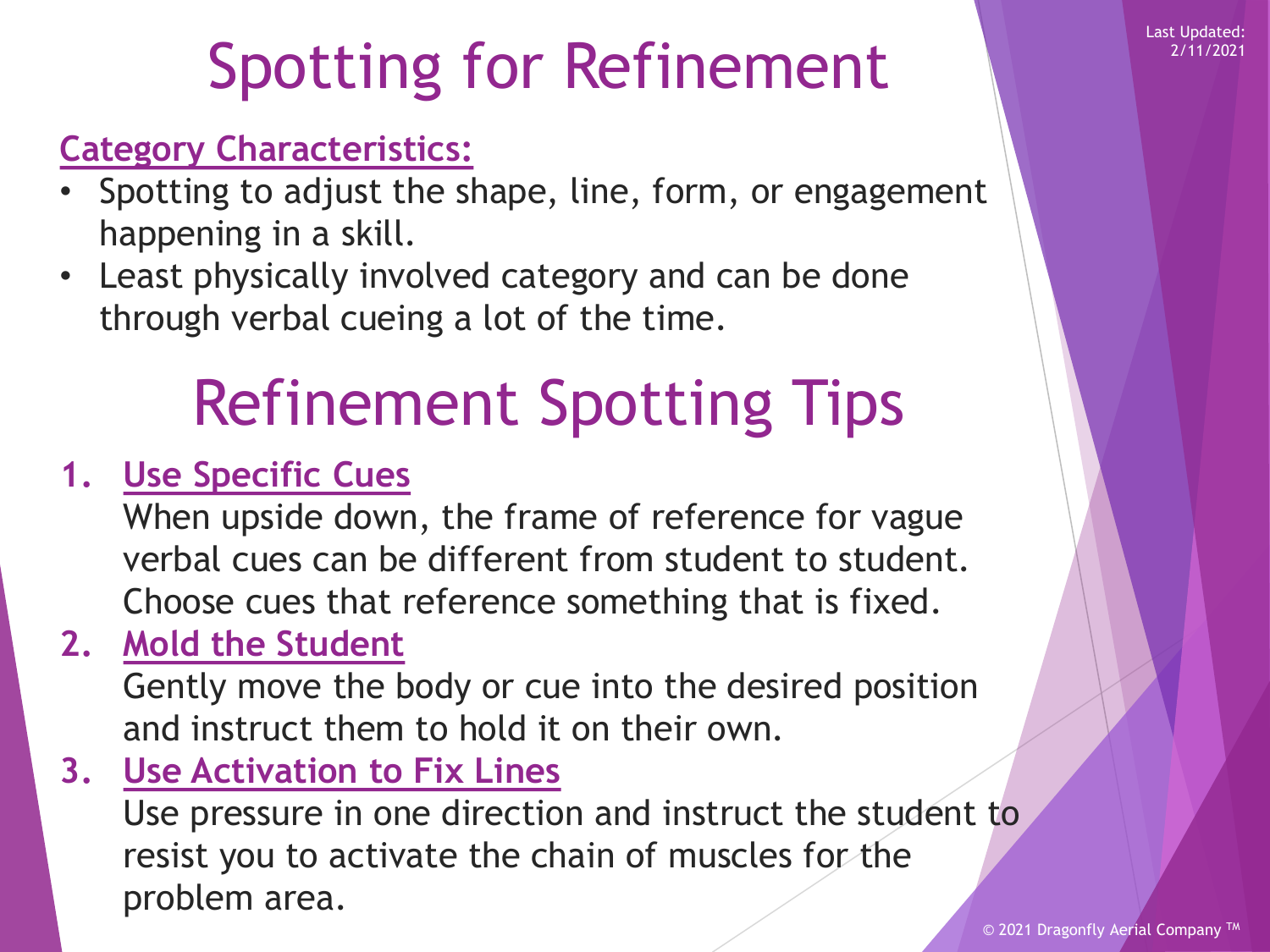## Reference Table

| Category | Spot                | Connection             | Plane | <b>Skill</b>                  |
|----------|---------------------|------------------------|-------|-------------------------------|
| Safety   | Cradle              | Back/Knees             | Any   | Any                           |
|          |                     | Armpits                | Any   | Any                           |
|          | Forklift            | <b>Torso</b>           | Table | Mermaid, Star, Angel Roll Ups |
| Success  | Sandwich            | Apparatus + Hips Wheel |       | Ship's Mast                   |
|          |                     | Apparatus + Back Wheel |       | <b>Back Stag</b>              |
|          |                     | Shoulder + Hip         | Door  | <b>Katniss Press</b>          |
|          |                     | Back + Legs            | Wheel | <b>Tuck or Pike</b>           |
|          |                     | <b>Hips</b>            | Wheel | Skater                        |
|          | J-Hook              | <b>Hips</b>            | Table | Hip Lean, Hip Key             |
|          |                     | <b>Hips</b>            | Door  | <b>Back Balance</b>           |
|          | Lift/Push           | <b>Hips</b>            | Table | Pinwheel                      |
|          |                     | <b>Back</b>            | Table | Pinwheel                      |
|          |                     | <b>Hips</b>            | Door  | Beats, Scissor Kicks          |
|          |                     | <b>Hips</b>            | Wheel | <b>Fulcrum Split</b>          |
|          |                     | <b>Back</b>            | Wheel | Exit Cross Knee or Ankle Hang |
| Refine   | Resist/Press Calves |                        | Wheel | <b>Front Balance</b>          |
|          | Reach               | Fingers/Toes           | Any   | Any                           |
|          | <b>Tapping</b>      | Any                    | Any   | Any                           |